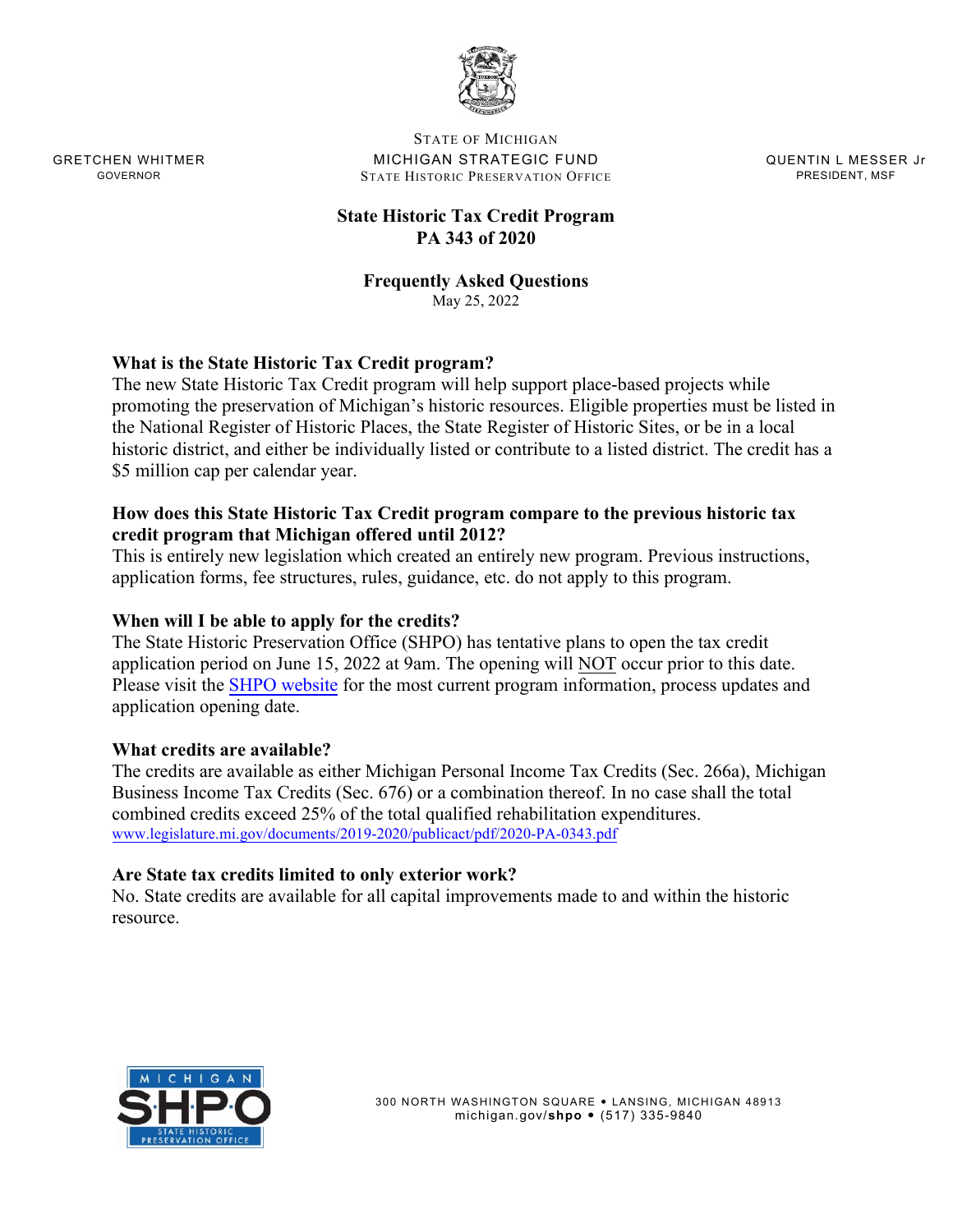**State Historic Tax Credit Program PA 343 of 2020 Frequently Asked Questions**  May 25, 2022

# **Will there be a State Tax Historic Tax Credit application form?**

There will not be a State Historic Tax Credit application form per se. All State certification applications must be submitted using the program's 3-part online portal. A template is posted online to aid the applicant in gathering the proper information prior to using the portal. The 3 part State application is entirely independent and separate from the 3-part Federal Historic Tax Credit application and program.

## **Are projects with an existing approved Federal Part 2 eligible for State credits?**

Projects with Federal Part 2 approvals issued before January 1, 2021 are not eligible to participate in the program.

# **Can I apply for the State credits retroactively?**

Yes and No.

Applications for projects with Federal Part 2 approval, work carried out or, that were complete and returned to service before the effective date of the legislation (1/1/2021) will not be accepted.

An applicant may file a State Part 2 application that includes work already completed. The appropriateness of completed work will be assessed and if determined to be acceptable, the additional proposed work will be reviewed. In no case may a State Part 2 application include work that was complete more than one year before the State Part 2 application was submitted.

## **Does including previous completed work effect the project timeline?**

Yes. If a State Part 2 application including previously completed work is awarded a preapproval letter, the eight-year period for completion of the project will be reduced to seven years and the period to submit the State Part 3 reduced to eight years or one year after the property is returned to service, whichever occurs first.

## **How long will the review process take?**

The SHPO has 120 days from receipt of a complete application to issue a determination relating to that portion of the application. SHPO will make every effort to review applications more quickly.

## **Are the State credits available to owner occupied residential properties?**

Yes, owner occupied residential properties that meet the definition of historic resources in the Act may apply for the credits.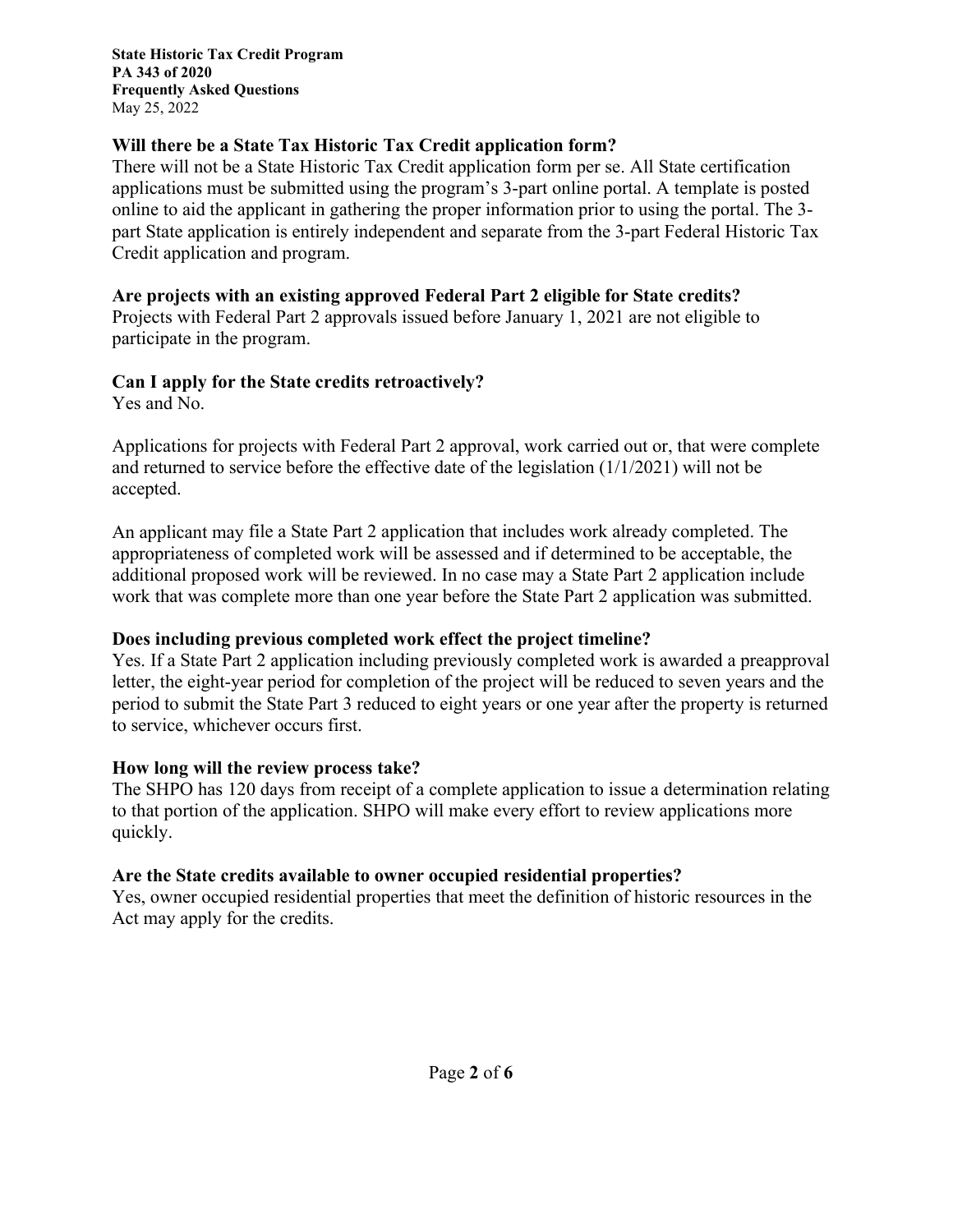**State Historic Tax Credit Program PA 343 of 2020 Frequently Asked Questions**  May 25, 2022

#### **Who is eligible for the credits?**

A *Qualified Taxpayer* with a Certificate of Completed Work issued after December 31, 2020 and before January 1, 2031. Incorporated non-profit organizations operating in Michigan are eligible to apply and receive credits, but must transfer credits to a *Qualified Tax Payer* with Michigan tax liability in order to redeem the credits with the Michigan Department of Treasury.

#### **Who is a** *Qualified Taxpayer***?**

A person who owns the property, has a long-term lease on the property or is assigned all or any portion of the credits.

**What qualifies as a** *Long-term Lease***?** A long-term lease is defined in the legislation as being at least 27.5 years for a residential resource and 31.5 years for a nonresidential resource.

#### **What properties qualify for the credits?**

Historic Resources individually listed in or, that are located in and contribute to an historic district listed in the National Register of Historic Places, the State Register of Historic Sites, or are within a local historic district designated in accordance with [PA 169 of 1970.](http://www.legislature.mi.gov/(S(52aadvxwpcirkdecbv4vtxod))/documents/mcl/pdf/mcl-act-169-of-1970.pdf)

#### **Do properties that are individually listed on the National Register have to submit a State Part 1 application?**

All projects seeking State credits must submit a State Part 1 application. Because the legislation does not specifically exempt individually listed properties from submitting a State Part 1 application, and to create equity within the program, all properties seeking State tax credits will be required to submit all three State Parts 1, 2, and 3 of the state application.

#### **Will requests for preliminary determinations of eligibility be accepted?**

Only State Part 1 applications for properties seeking a determination that the resource is *individually eligible* for listing in the National Register of Historic Places will be accepted. State Part 1 applications seeking a preliminary determination based on contribution of the resource to a potentially eligible district will not be accepted.

### **How long does a project with a preliminary determination of individual eligibility have to complete the listing process?**

A project with a preliminary Part 1 must complete the formal listing process before their State Part 3 applicantion will be accepted. Because the State Part 3 must be submitted within nine years of the date of the pre-approval letter or within one year of when the building is returned to service, the specific timeline will vary depending on the project.

#### **Will there be review fees associate with the State credits?**

Yes, there are review fees associated with each part of the state tax credit applications. The fees for a State Part 1 are a fixed fee based on project type. The fees for State Part 2 and 3 include a fixed base fee plus a percentage of the anticipated credits at State Part 2 and actual credits received at State Part 3 by the project. The specific fee amounts/percentages can be found in the State Historic Preservation Tax Credit Rules, Section R 206.209 posted on the SHPO website.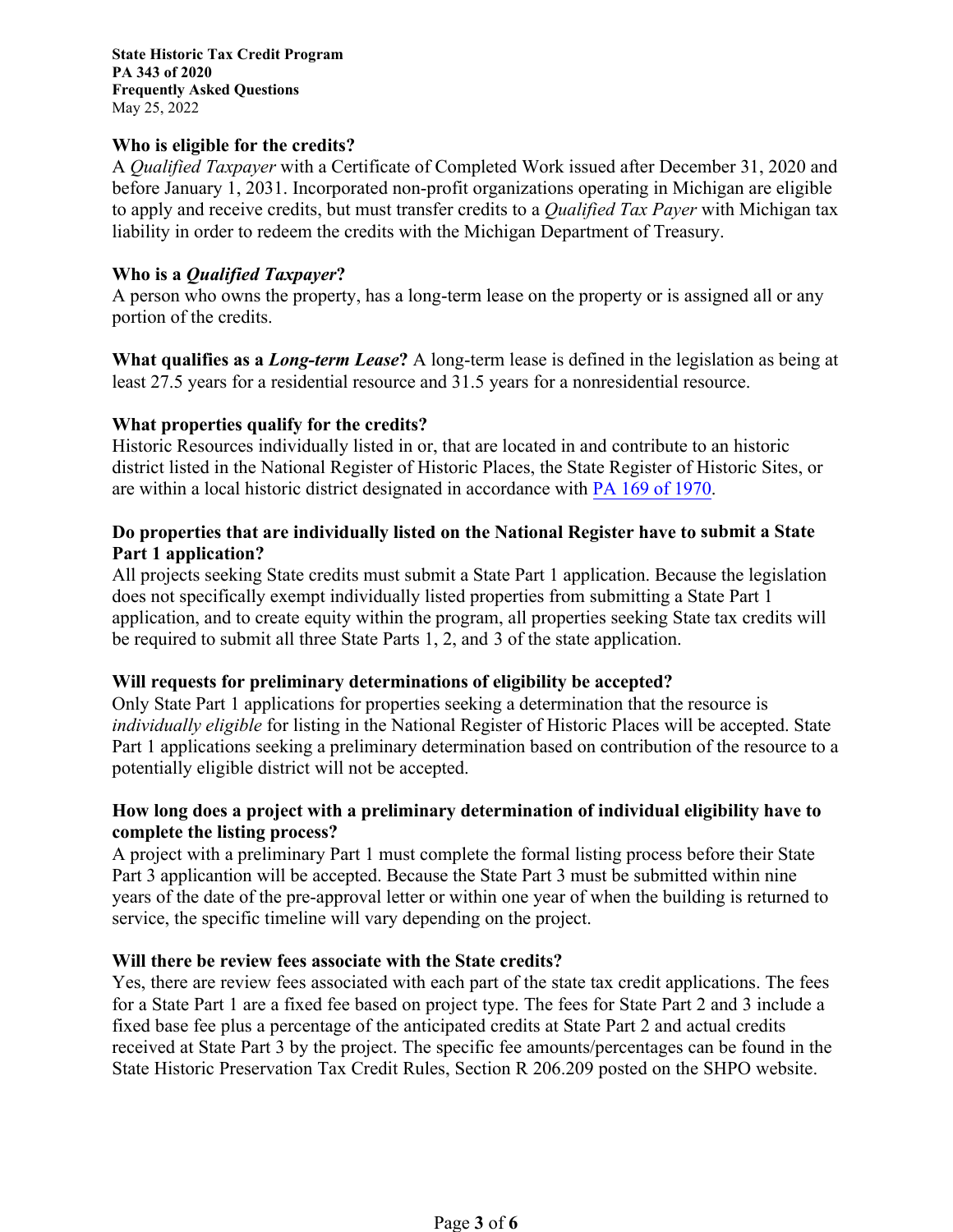## **At what point in the review process will fees be collected?**

Review fees will be collected at the time the associated application part is submitted. Applications that do not include the required fee will be incomplete until the required fee is submitted.

### **What happens if fee payment is returned to the Michigan Strategy Fund (MSF)/SHPO for insufficient funds?**

If fee payment is returned to the MSF/SHPO for insufficient funds, the associated application will be deemed incomplete until such time as a new payment is submitted and cleared by the relevant financial institution. Priority numbering for these projects will be based on the date and time the new fee is cleared by the relevant financial institution.

# **What Standards will be used to determine if proposed work is acceptable?**

All proposed work will be reviewed against the guidance contained in *The Secretary of the Interior's Standards for Rehabilitation* (36CFR61); general associated guidance found in *The Secretary of the Interior's Standards for the Treatment of Historic Properties with Guidelines for Preserving, Rehabilitating, Restoring & Reconstructing Historic Buildings* as published by the National Park Service in 2017; the detailed associated interpretation and explanation found in the *Preservation Briefs Series*; the *Interpreting the Secretary of the Interior's Standards* as published by the National Park Service; and other State tax credit program guidance that may be published by the SHPO.

### **Are there limits on the amount of State credit a project may receive?**

There is a \$2,000,000 credit limit on any given project impacting a specific historic resource.

## **Is every project guaranteed a full 25% credit?**

No. In fact, not every application is guaranteed it will receive any credit at all. Because both minimum credit caps based on project type and an overall annual cap on the total program are included in the legislation, the possibility exists that a project may receive a preapproval letter for less than a full 25% credit.

## **How much must I spend to qualify for a credit?**

For owner occupied residential historic resources the minimum expenditure is \$1,000 or more. For all other project types, the minimum expenditure threshold is 10% of the State Equalized Value as determined by the local assessor having jurisdiction.

## **When must the State Part 3 application be filed?**

State Part 3 for a project that receives a pre-approval letter shall be filed within nine-years of the date of the pre-approval letter or within one year of when the project is returned to service, whichever occurs first.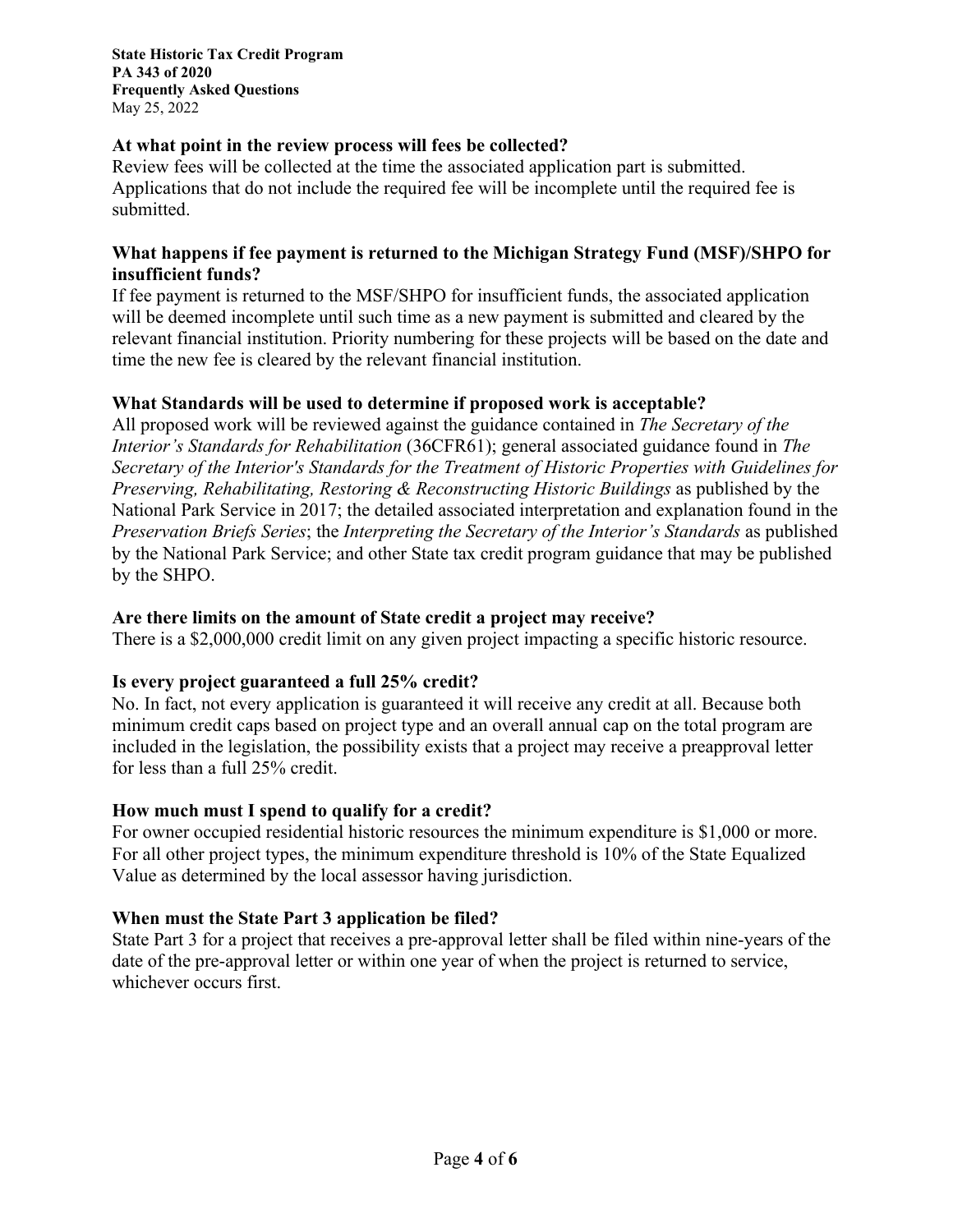**State Historic Tax Credit Program PA 343 of 2020 Frequently Asked Questions**  May 25, 2022

## **May a State Part 3 application request additional credits beyond those awarded in the preapproval letter?**

Yes. A qualified taxpayer may request credits on their State Part 3 application equal to up to 25% of the projects actual qualified expenditures. State Part 3 applications requesting credits in excess of those specified in their preapproval letter will be added to the end of the list of priority applications awaiting credit reservations and may be awarded additional credit if any are available.

## **Are the State credits transferable?**

Yes, State credits may be transferred as a certificated credit in whole or in part. The SHPO is responsible for certifying the assignment and/or reassignment of credits as a part of the project request for certification of completed work (State Part 3).

### **When must credit assignments be made?**

All credit assignments and/or reassignments must be made in the year in which the Request for Certification of Completed Rehabilitation approval is issued on the form provided by the SHPO. Once assigned, the assignment and/or reassignment is irrevocable.

## **Can the State and Federal Historic credits be combined?**

For income-producing properties, the State and Federal credits may be combined.

### **What is the relationship between the Federal and State historic tax credit program?**

The Federal tax credit application and review process is independent from the State tax credit program. All existing IRS/NPS rules and processes remain in place and unchanged by the State program.

The State credits are semi-dependent on the Federal credits. For those projects seeking both Federal and State credits, the project's State application will be considered to have been complete on the day it was received provided that the corresponding Federal approval is issued before the end of the 120-day Stated review period. If the Federal approval is not issued within 120-days of the receipt date of the corresponding State application, the State application will then be considered to be complete on the date that the Federal determination is issued.

## **Is the amount of the State credits impacted by the Federal credit when combined?**

No. When combined, the project may receive both the full 25% State and 20% Federal credits. (Please Note: There may be federal tax consequences associated with combining the credits. You should always discuss your specific tax circumstances with a well-qualified tax professional. The SHPO cannot give tax or legal advice.)